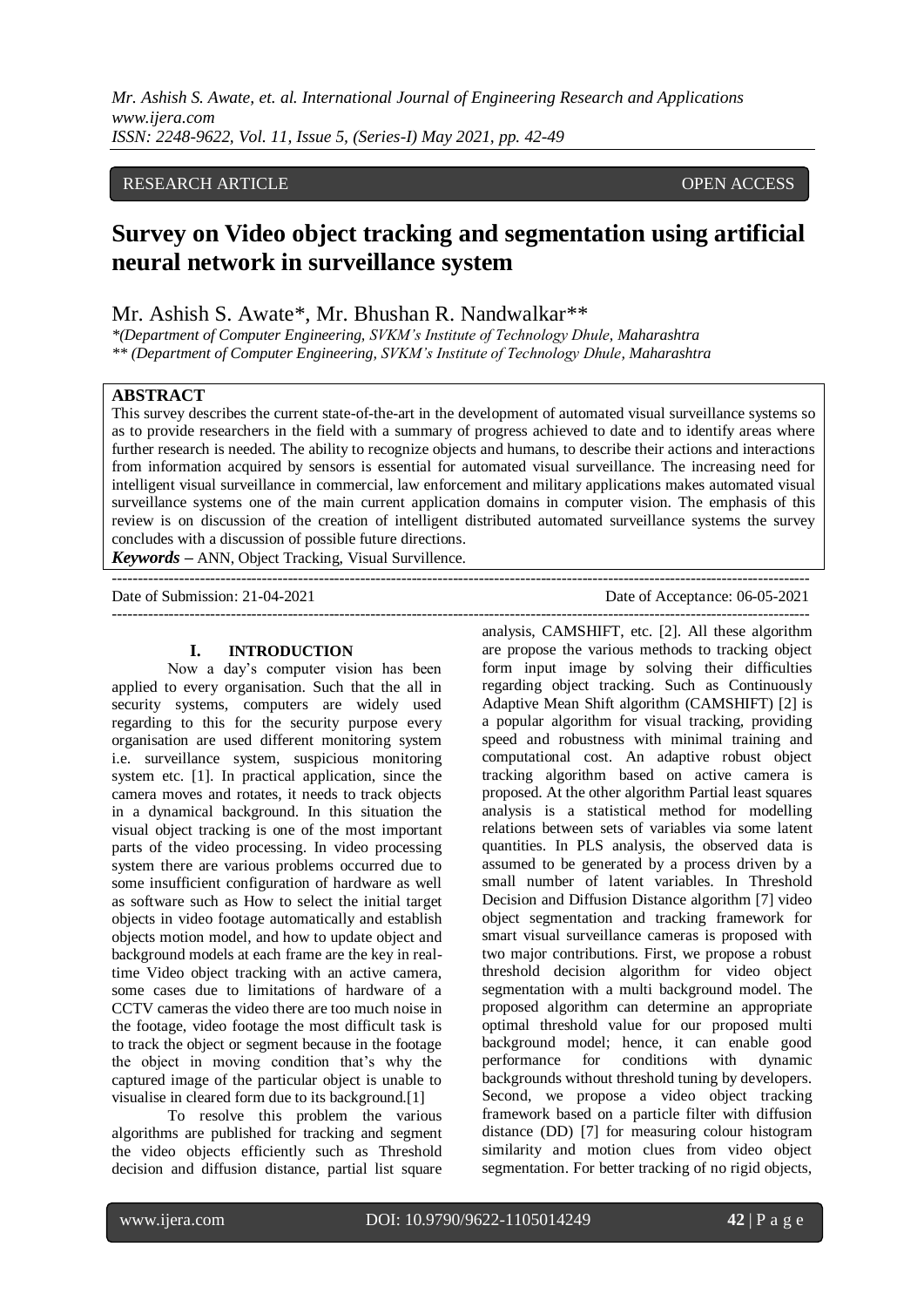we include colour histogram in our object model as it is more stable for no rigid moving objects.

## **HISTORY OF SURVEILLANCE SYSTEM :**

Video surveillance systems have long been in use to monitor security sensitive areas. The history of video surveillance consists of three generations of systems which are called 1GSS, 2GSS and 3GSS. The first generation surveillance systems (1GSS, 1960-1980) were based on analogue sub systems for image acquisition, transmission and processing. They extended human eye in spatial sense by transmitting the outputs of several cameras monitoring a set of sites to the displays in a central control room. [6] They had the major drawbacks like requiring high bandwidth, difficult archiving and retrieval of events due to large number of video tape requirements and difficult online event detection which only depended on human operators with limited attention span. The next generation surveillance systems (2GSS, 1980-2000)[6] were hybrids in the sense that they used both analogue and digital sub systems to resolve some drawbacks of its predecessors. They made use of the early advances in digital video processing methods that provide assistance to the human operators by filtering out spurious events. Most of the work during 2GSS is focused on real-time event detection. Third generation surveillance systems (3GSS, 2000- ) [6] provide end-to-end digital systems. Image acquisition and processing at the sensor level, communication through mobile and fixed heterogeneous broadband networks and image storage at the central servers benefit from low cost digital infrastructure. Unlike previous generations, in 3GSS some part of the image processing is distributed towards the sensor level by the use of intelligent cameras that are able to digitize and compress acquired analogue image signals and perform image analysis algorithms like motion and face detection with the help of their attached digital computing components. The ultimate goal of 3GSS is to allow video data to be used for online alarm generation to assist human operators and for offline inspection effectively. In order to achieve this goal, 3GSS will provide smart systems that are able to generate real-time alarms defined on complex events and handle distributed storage and content-based retrieval of video data. The making of video surveillance systems smart requires fast, reliable and robust algorithms for moving object detection, classification, tracking and activity analysis. Starting from the 2GSS, a considerable amount of research has been devoted for the development of these intelligent algorithms.

## **II. LITERATURE REVIEW**

To implement this object tracking system are used various algorithms. In this system object tracking is most important field in surveillance systems. In surveillance system cameras capture the footage for tracking suspicious movement in organisation, in this condition the videos prepare with the help of surveillance cameras the most difficult task is to tracking the object from the video and make the another image so that image should be vague to identification. Generally the surveillance system work in client server architecture, at the client side, video is captured by surveillance cameras [6].Such cameras can be either analogue or digital. Digital camera has become more and more popular, mainly because the captured video by digital surveillance cameras is easier to track and analyse with object detection and content analysis tools. The captured video is sent to the server for further processing. At the server side, video data is used for object detection as well as tracking. The working flow of the surveillance system shown in fig1.[6]





To tracking object, a method is implement which is object tracking station. OTS Stations implement the camera level and the scene level intelligent functions, like object tracking based on multiple camera views, shape classification, and detection of crossing perimeters of virtual zones. [1] Results of the OTS calculations are collected and processed in a central **Site Wide Object Tracking Server**. There is another problem is to object tracking that is nothing but the background just because of background the colour of object and their background are same in this situation the system is unable track the object to avoid this problem one solution is applied that is the segmentation. Due to segmentation the background of the image are segmented in number of images so that objects are free form background

**WORKING PROCESS OF VIDEO PROCESSING** : Object Tracking stations Receive analogue or IP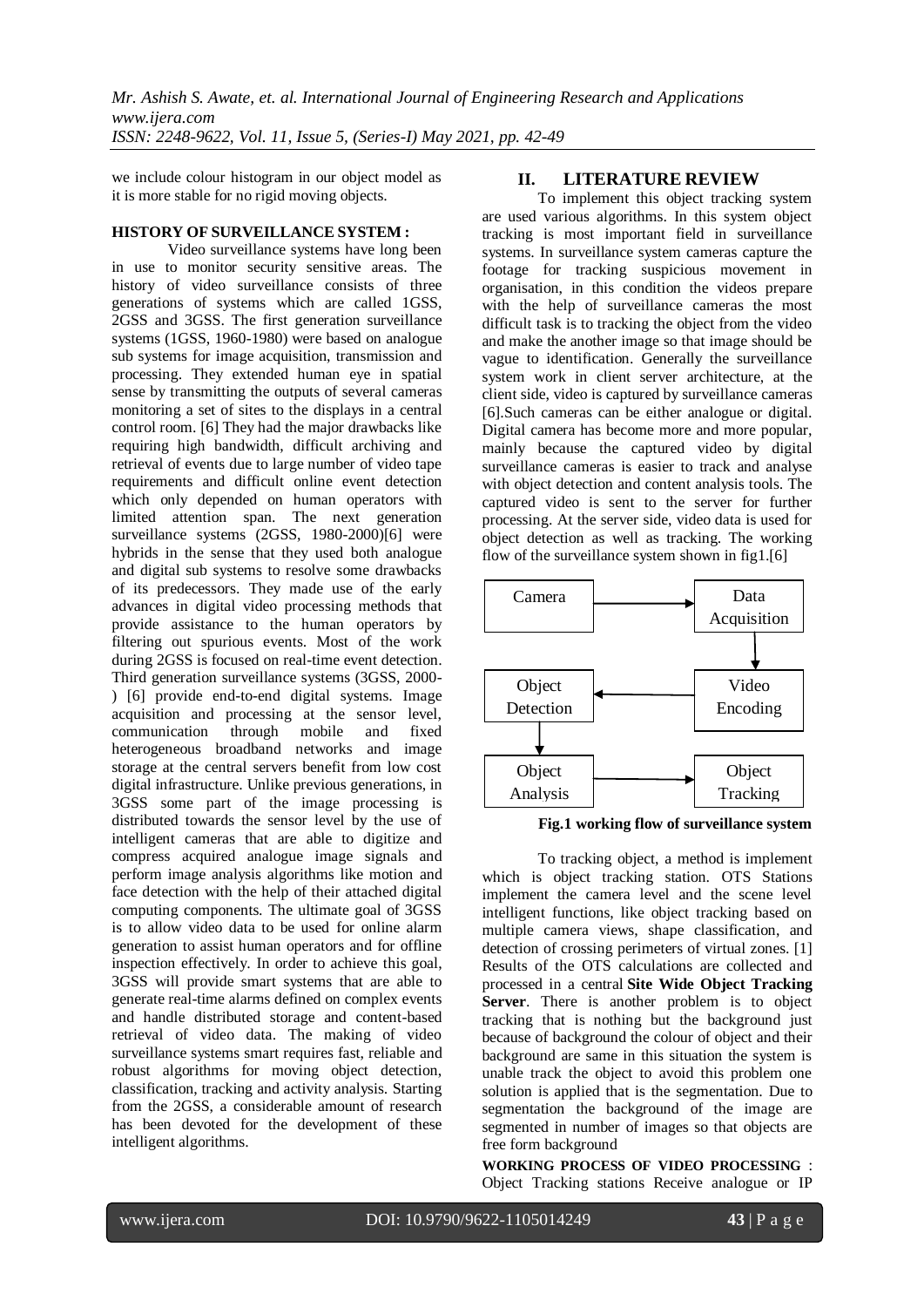camera images directly and perform the most time consuming video content analysis and image processing tasks. OTS Stations implement the camera level and the scene level intelligent functions, like object tracking based on multiple camera views, shape classification, and detection of crossing perimeters of virtual zones. Thus with the help of all these methods input data are collected on this basis the video processing has been done. Results of the OTS [4] calculations are collected and processed in a central Site Wide Object Tracking Server, which implements the site level intelligent functions, like identity tracking, evaluation of complex rules based on the identity and security clearance of moving persons or vehicles, and moreover this module is capable of recognizing the suspicious activities. The optional 3D World Model Server provides 3D calculation services for the other IDENTRACE modules. It can help OTS Stations in automatic calibration of the positions and viewing angles of cameras, while it can provide 3D location information to the SWOT Server, [5] and the generation of synthesized virtual images for the central monitoring console. The Remote Identification Server helps the SWOT Server to handle the inevitable uncertainties of object tracking (e.g. when the system loses track of persons in blind areas, like rest rooms). In these situations the task is "just" to decide whether a person currently visible in the scene is or is not the same as the person who was seen before. So the RID Server should determine the identity of persons from a limited set of alternatives, which can be solved with a much higher reliability than those identification solutions have, which try to identify a person out of the 6 billion living on Earth. Moving object detection is the basic step for further analysis of video. It handles segmentation of moving objects from stationary background objects. The given below fig2 show the process of video processing



**Figure 2Online video objects tacking for live video and movies**

This not only creates a focus of attention for higher level processing but also decreases computation time considerably. Commonly used techniques for object detection are background subtraction, statistical models, temporal differencing and optical flow. Due to dynamic environmental conditions such as illumination changes, shadows and waving tree branches in the wind object segmentation is a difficult and significant problem that needs to be handled well for a robust visual surveillance system. Object classification step categorizes detected objects into predefined classes such as human, vehicle, animal, clutter, etc. It is necessary to distinguish objects from each other in order to track and analyze their actions reliably. Currently, there are two major approaches towards moving object classification, which are shape-based and motionbased methods. The objects 2D spatial information motion-based methods use temporal tracked features of objects for the classification solution. Detecting natural phenomenon such as fire and smoke may be incorporated into object classification components of the visual surveillance systems. Detecting fire and raising alarms make the human operators take precautions in a shorter time which would save properties, forests and animals from catastrophic consequences. The next step in the video analysis is tracking, which can be simply defined as the creation of temporal correspondence among detected objects from frame to frame. This procedure provides temporal identification of the segmented regions and generates cohesive information about the objects in the monitored area such as trajectory, speed and direction. The output produced by tracking step is generally used to support and enhance motion segmentation, object classification and higher level activity analysis. The final step of the smart video surveillance systems is to recognize the behaviors of objects and create high-level semantic descriptions of their actions. It may simply be considered as a classification problem of the temporal activity signals of the objects according to pre-labeled reference signals representing typical human actions. The outputs of these algorithms can be used both for providing the human operator with high level data to help him to make the decisions more accurately and in a shorter time and for offline indexing and searching stored video data effectively. The advances in the development of these algorithms would lead to breakthroughs in applications that use visual surveillance. Monitoring of banks, department stores, Airports, museums, stations, private properties, parking lots for crime prevention, detection patrolling of highways, Railways for accident detection.[8] Measuring traffic flow, pedestrian congestion and athletic performance Compiling consumer demographics in shopping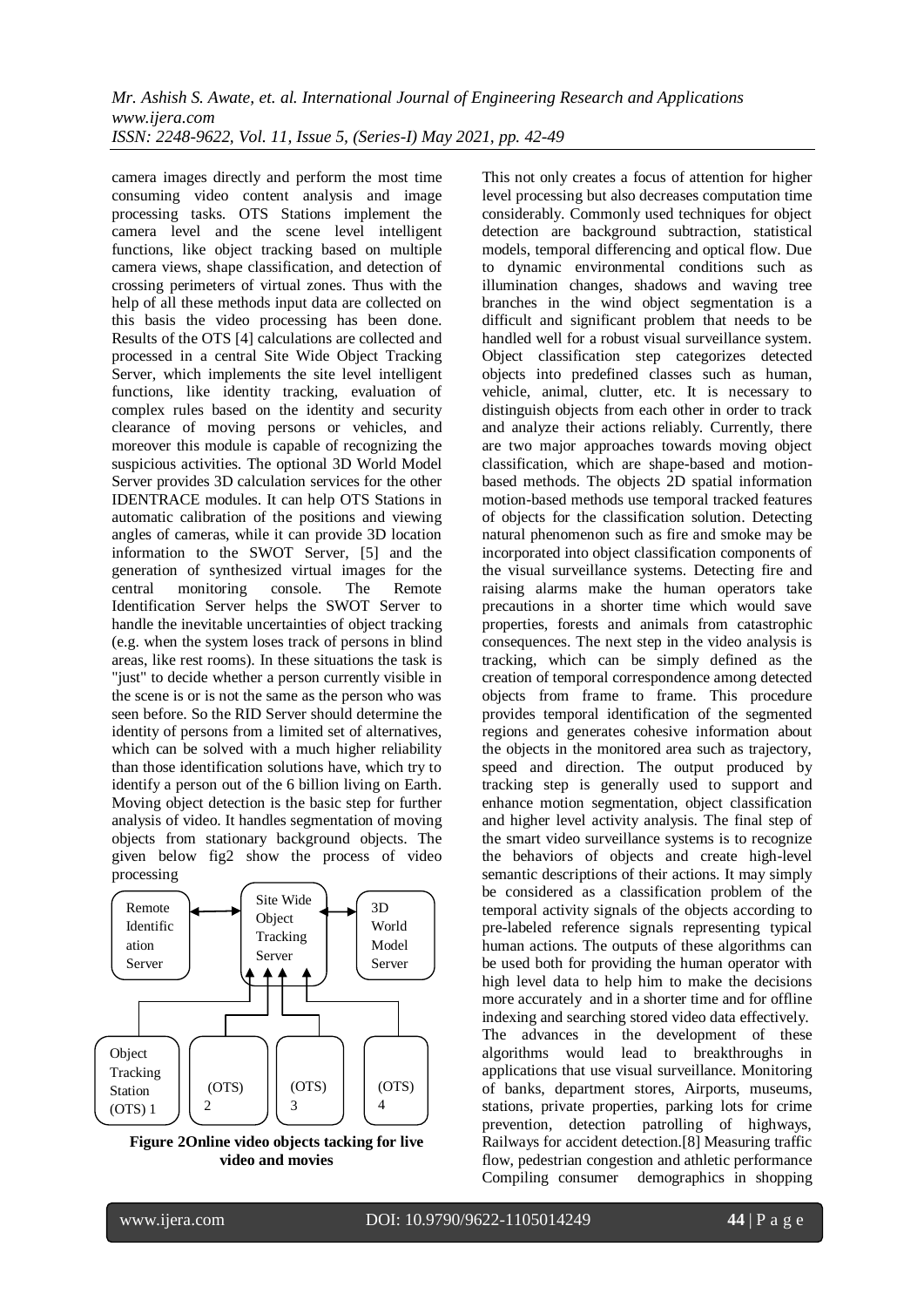centers and amusement parks Extracting statistics from sport activities Counting endangered species Logging routine maintenance tasks at nuclear and industrial facilities Artistic performance evaluation and self-learning Law enforcement: Measuring speed of vehicles Detecting red light crossings and unnecessary lane occupation Military security: Patrolling national borders Measuring flow of refugees Monitoring peace treaties Providing secure regions around bases Detecting the natural phenomenon fire besides normal object motion would be an advantage of a visual surveillance system, thus, the presented system is able to detect fire in indoor and outdoor environments. Conventional point smoke and fire detectors typically detect the presence of certain particles generated by smoke and fire by ionization or photometry. An important weakness of point detectors is that they are distance limited and fail in open or large spaces. The strength of using video in fire detection is the ability to serve large and open spaces. Current fire and flame detection algorithms are based on the use of colour and simple motion information in video. In addition to detecting fire and flame colour moving regions, the method presented in this thesis analyses the motion patterns, the temporal periodicity and spatial variance of highfrequency.

Detecting regions that correspond to/ moving objects such as people and vehicles in video is the first basic step of almost every vision system since it provides a focus of attention and simples the processing on subsequent analysis steps. [9] Due to dynamic changes in natural scenes such as sudden illumination and weather changes, repetitive motions that cause clutter (tree leaves moving in blowing wind), motion detection is a difficult problem to process reliably. Frequently used techniques for moving object detection are background subtraction, statistical methods, temporal differencing and optical flow whose descriptions are given below. Background subtraction is particularly a commonly used technique for motion segmentation in static scenes. It attempts to detect moving regions by subtracting the current image pixel-by-pixel from a reference background image that is created by averaging images over time in an initialization period. The pixels where the difference is above a threshold are classified as foreground. After creating a foreground pixel map, some morphological post processing operations such as erosion, dilation and closing are performed to reduce the effects of noise and enhance the detected regions. The reference background is updated with new images over time to adapt to dynamic scene changes.



**Figure 3 Process of video pre-processing and indexing**

**Object Detection And Tracking:** The current system is able to distinguish transitory and stopped foreground objects from static background objects in dynamic scenes, detect and distinguish left and removed objects, classify detected objects into different groups such as human, human group and vehicle, track objects and generate trajectory information even in multi-occlusion cases and detect fire in video imagery. The computational complexity and even the constant factors of the algorithms we use are important for real time performance. Hence decisions on selecting the computer vision algorithms for various problems are affected by their computational run time performance as well as quality. Furthermore, the current system's use is limited only to stationary cameras and video inputs from Pan/Tilt/Zoom cameras where the view frustum may change arbitrarily are not supported. The system is initialized by feeding video imagery from a static camera monitoring a site. Most of the methods are able to work on both colour and monochrome video imagery. The first step of our approach is distinguishing foreground objects.

Distinguishing foreground objects from the stationary background is both a significant and difficult problem. Almost the entire visual surveillance systems first step is detecting foreground objects. This both creates a focus of attention for higher processing levels such as tracking, [5] classification and behaviour understanding and reduces computation time considerably since only pixels belonging to foreground objects need to be dealt with. Short and long term dynamic scene changes such as repetitive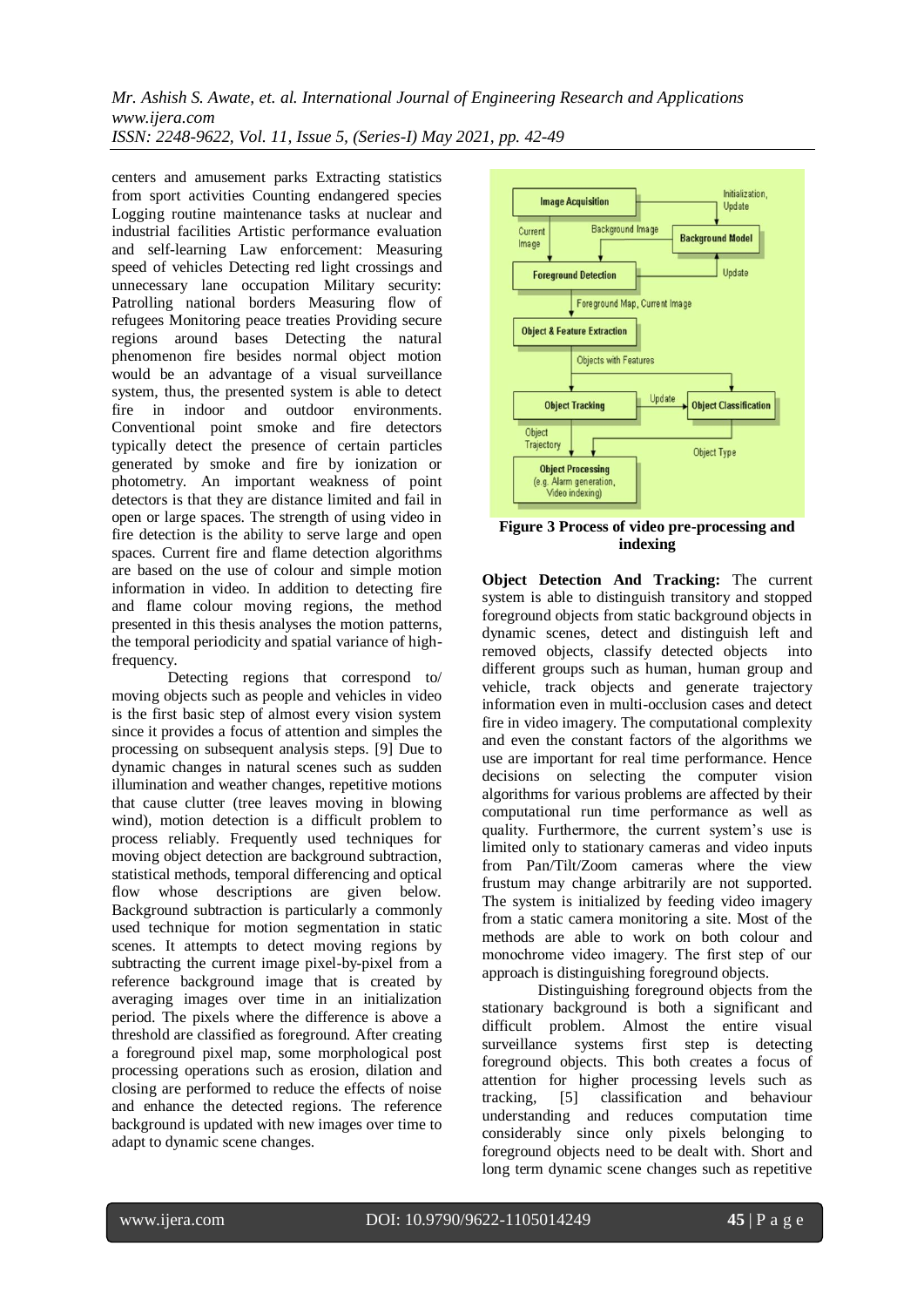motions, light repentance, shadows, camera noise and sudden illumination variations make reliable and fast object detection Difficult. Hence, it is important to pay necessary attention to object detection step to have reliable, robust and fast visual surveillance system. The aim of object tracking is to establish a correspondence between objects or object parts in consecutive frames and to extract temporal information about objects such as trajectory, posture, speed and direction. Tracking detected objects frame by frame in video is a significant and difficult task. It is a crucial part of smart surveillance systems since without object tracking, the system could not extract cohesive temporal information about objects and higher level behaviour analysis steps would not be possible. On the other hand, inaccurate foreground object segmentation due to shadows, reflectance and occlusions makes tracking a difficult problem. The information extracted by this level of tracking is adequate for most of the smart surveillance applications. Our approach makes use of the object features such as size, canter of mass, bounding box and colour histogram which are extracted in previous steps to establish a matching between objects in consecutive frames. Furthermore, our tracking algorithm detects object occlusion and distinguishes object identities after the split of occluded objects.



**Fig 4 Process of object detection**

By analysing the object trajectory information, our tracking system is able to detect left and removed objects as well. The ability of detecting left and removed objects in a scene is unconditionally vital in some visual surveillance

applications. Detecting left objects such as unattended luggage in airports or a car parked in front of a security sensitive building is important since these activities might be performed by terrorists to harm people. On the other hand, protecting objects against removal without permission has important applications such as in surveillance of museums, art galleries or even department stores to prevent theft. Due to these critical applications, left/removed object is important part of a surveillance system. Recent advances in multimedia compression technology, coupled with the significant increase in computer performance and the growth of Internet, have led to the widespread use and availability of digital video. Applications such as digital libraries, distance learning, video-ondemand, digital video broadcast, interactive TV, multimedia information systems generate and use large collections of video data. The main advantage of the clustering-based segmentation is that it is a generic technique that not only eliminates the need for threshold setting but also allows multiple features to be used simultaneously to improve the performance it involves analysing intensity edges between consecutive frames. [3] During a cut or a dissolve, new intensity edges appear far from the locations of the old edges. Similarly, old edges disappear far from the location of new edges. Thus, by counting the entering and exiting edge pixels, cuts, fades and dissolves are detected and classified. To obtain better results in case of object and camera movements, an algorithm for motion compensation is also included. It first estimates the global motion between frames that is then used to align the frames before detecting entering and exiting edge pixels. However, this technique is not able to handle multiple rapidly moving objects. As the authors have pointed out, another weakness of the approach are the false positives due to the limitations of the edge detection method. In particular, rapid changes in the overall shot brightness, and very dark or very light frames, may cause false positives. The previous approaches for video segmentation process uncompressed video. As nowadays video is increasingly stored and moved in compressed format, it is highly desirable to develop methods that can operate directly on the encoded stream. Working in the compressed domain offers the following advantages. First, by not having to perform decoding/re-encoding, computational complexity is reduced and savings on decompression time and decompression storage are obtained. Second, operations are faster due to the lower data rate of compressed video. Last but not least, the encoded video stream already contains a rich set of precomputed features, such as motion vectors (MVs) and block averages that are suitable for temporal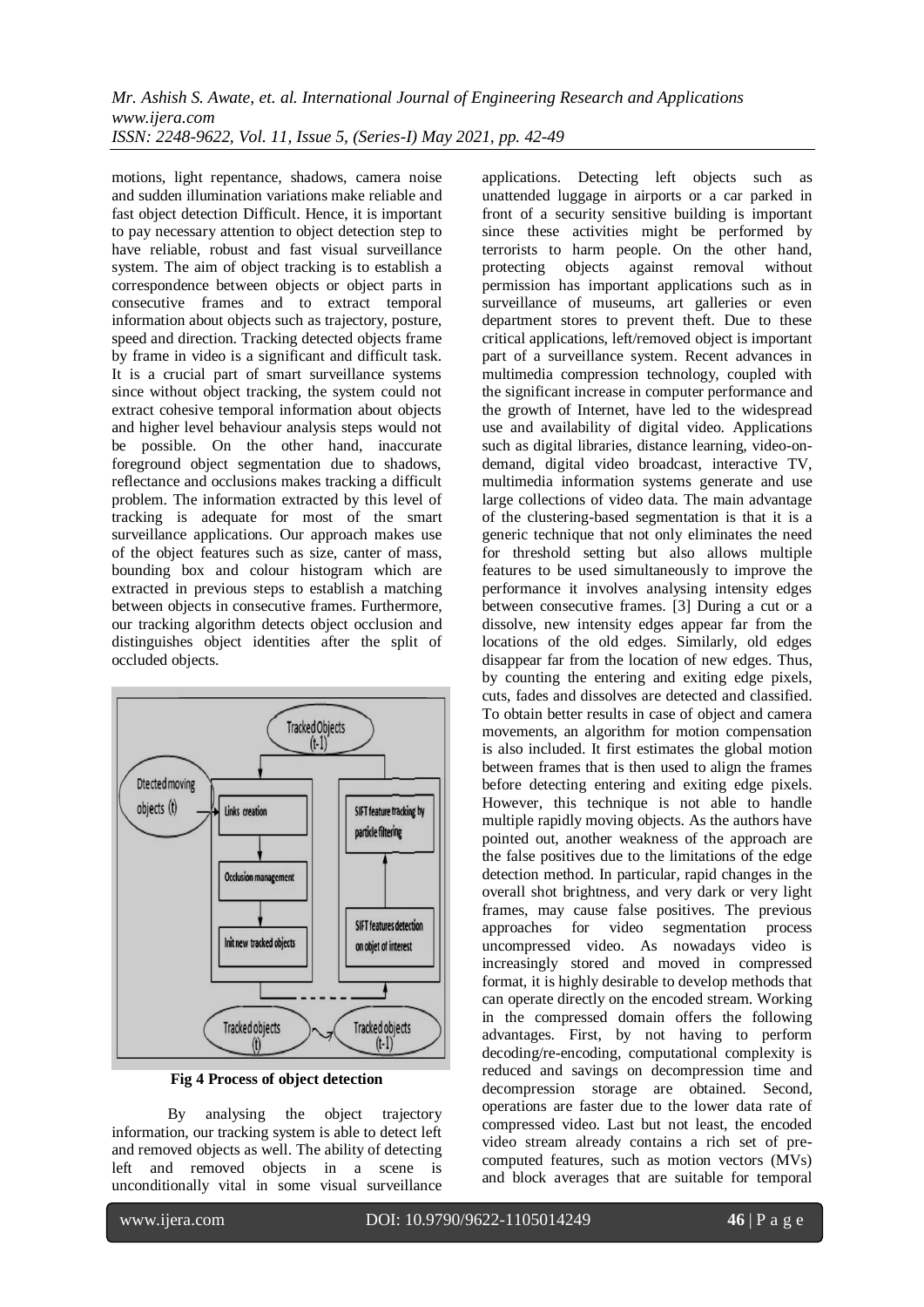video segmentation.[2] Several algorithms for temporal video segmentation in the compressed domain have been reported.

It is concerned with low-level visual processing and high-level image analysis, and is widely used in image understanding, humancomputer interaction, surveillance, and robotics, to name a few. To tackle these challenges, this paper presents a tracking method that learns a robust object representation by partial least squares analysis and adapts to appearance change of the target and background [4] while reducing drift. Many classes of objects can now be successfully detected with machine learning techniques. Face, cars, pedestrians and hands, has all been detected with low error rates by learning their appearance in a highly generic manner from extensive training sets. These recent advances have enabled the use of reliable object detection components in real systems, such as automatic face focusing functions on digital cameras. One key drawback of these methods, and the issue addressed here, is the prohibitive requirement that training sets contain thousands of manually annotated examples. We propose to reduce the requirement for such an extensive labelling by exploiting the temporal consistency occurring in a training video. The performance of this approach is evaluated on pedestrian detection in a surveillance camera setting, and on cell detection in microscopy data. This comes with virtually no loss in performance when compared to a standard learning procedure trained on a fully labeled sequence. In fact, in some cases, gains in performance are observed. [4] Object detection and tracking is a major research area in computer vision. One of its application areas is traffic scene analysis.

The object tracking and segmentation from the video are the most difficult task because in running video there are various objects are in moving condition, while operator is going to track that object, the captured image become so noisy due to its pixel rate of that image. To overcome this problem till now various algorithms are used. Most of the algorithms are success to tracking and segment the video object but most of the algorithms are only track the object but not segment the background of the image. Another problem to use these algorithm is that, the tracked object stored in the database at the administrator of that system so that it can't be track that object next time until the particular algorithm apply on the video. There must be one provision in this that tracked object must be learned by the system so that the next time object will track and detect automatically.[4]

This kind of provision will be implemented in artificial neural network, such as in character recognition system the neural network plays vital

role, in this system the input character must be learned by the neural network so that the next time the same kind of character is given to the system at that time the system will recognized very fast. The artificial neural network works in approximation so that the every input will mostly recognize perfectly. As we use neural network in surveillance system the most of the object will detect correctly and it reduces the time of the administrator.

# **III. PROPOSED SYSTEM**

The increasing rate of multimedia data and transmission facility induces some problem of data loss and delay of delivery. Now in the process of video object detection background updating is important factor for analysis. For the background updating used segmentation process and segmentation used clustering technique. Now in our dissertation used RBF neural network model for segmentation process and reduces the loss of frame and video data during object tracking process. The basic processing elements of neural networks are called artificial neurons, or simply neurons or nodes. In a simplified mathematical model of the neuron, the effects of the synapses are represented by connection weights that modulate the effect of the associated input signals, and the nonlinear characteristic exhibited by neurons is represented by a transfer function. The neuron impulse is then computed as the weighted sum of the input signals, transformed by the transfer function. The learning capability of an artificial neuron is achieved by adjusting the weights in accordance to the chosen learning algorithm. The basic architecture consists of three types of neuron layers: input, hidden, and output layers. In feed-forward networks, the signal flow is from input to output units, strictly in a feedforward direction. The data processing can extend over multiple (layers of) units, but no feedback connections are present. [5] Recurrent networks contain feedback connections. Contrary to feedforward networks, the dynamical properties of the network are important. In some cases, the activation values of the units undergo a relaxation process such that the network will evolve to a stable state in which these activations do not change anymore. In other applications, the changes of the activation values of the output neurons are significant, such that the dynamical behavior constitutes the output of the network.[5] The issue of where the network gets the weights from is important but suffices to say that the network learns to reduce error in its prediction of events already known (i.e., past history).The problems of using neural networks have been summed by Arun Swami of Silicon Graphics Computer Systems. [6] Neural networks have been used successfully for classification but suffer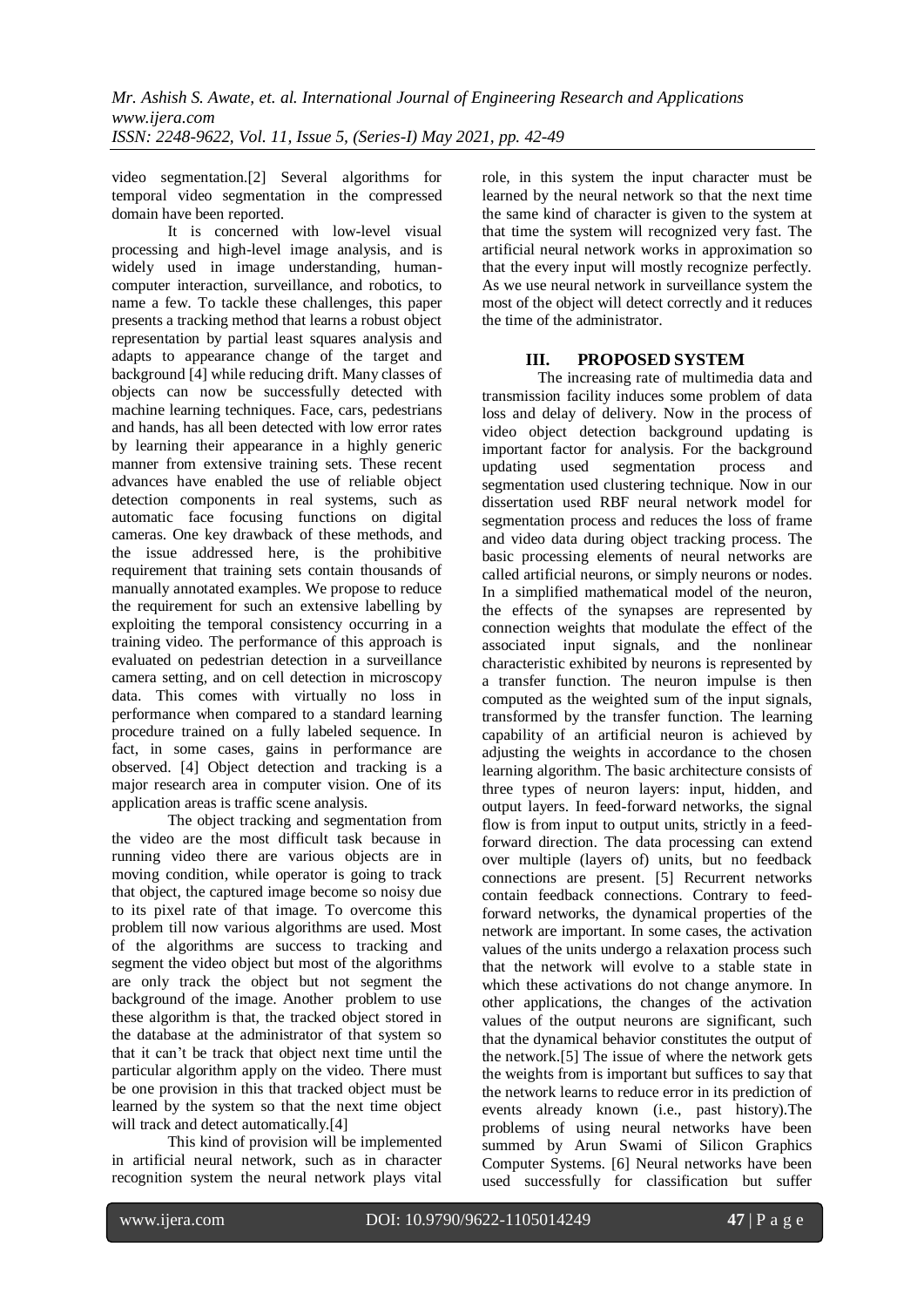somewhat in that the resulting network is viewed as a black box and no explanation of the results is given. This lack of explanation inhibits confidence, acceptance and application of results. He also notes as a problem the fact that neural networks suffered from long learning times which become worse as the volume of data grows. The Clementine User Guide has the following simple diagram to summarize a neural net trained to identify the risk of cancer from a number of factors.[5]

#### **Object Tracking Technique**

**Point Tracking:** Objects detected in consecutive frames are represented by points, and a point matching is done. This approach requires an external mechanism to detect the objects in every frame.



**Kernel Tracking :** Kernel = object shape and appearance. E.g. kernel  $=$  a rectangular template or an elliptical shape with an associated histogram. Objects are tracked by computing the motion (parametric transformation such as translation, rotation, and affine) of the kernel in consecutive frames.



**Silhouette Tracking:** Such methods use the information encoded inside the object region (appearance density and shape models). Given the object models, silhouettes are tracked by either shape matching (c) or contour evolution (d). The latter one can be considered as object segmentation applied in the temporal domain using the priors generated from the previous frames.



## **Proposed Software Description**

In the field of technical computing the various languages are used to implement the various algorithms. As we developing this system so we have to implement high performance environment so that the MATLAB [4] is a high-performance language for technical computing. It integrates

computation, visualization, and programming environment. Furthermore, MATLAB is a modern programming language environment: it has sophisticated data structures, contains built-in editing and debugging tools, and supports objectoriented programming. These factors make MATLAB an excellent tool for teaching and research. MATLAB [4] provides many functions for image processing and other tasks. Most of these functions are written in the MATLAB language and are publicly readable as plain text files. Generally the image processing algorithms are developing in MATLAB just because in image processing algorithm most complicated mathematical expressions. To implement these algorithms are MATLAB is the best frame work because in MATLAB framework the mathematical expressions are easily develop. That's why to implement inaccessible algorithm MATLAB is the only easiest way to use this framework for development proposed algorithm.

MATLAB has many advantages compared to conventional computer languages (e.g., C, FORTRAN) [4] for solving technical problems. MATLAB is an interactive system whose basic data element is an array that does not require dimensioning. The software package has been commercially available since 1984 and is now considered as standard tool at most universities and industries worldwide.

Author names and affiliations are to be centered beneath the title and printed in Times 12 point, non-boldface type. Multiple authors may be shown in a two- or three-column format, with their affiliations italicized and centered below their respective names. Include e-mail addresses if possible. Author information should be followed by two 12-point blank lines.

## **Application**

The name of this topic itself is one of the applications of the system. The term surveillance is a most applicable to security system because in the security system, to watch on every suspicious movement in the specific organisation. The advances in the development of these algorithms would lead to breakthroughs in applications that use visual surveillance.. The demand for remote monitoring for safety and security purposes has received particular attention, especially in the following areas:

- Transport applications such as airports, auditorium environments, railways, and motorways to survey traffic [6].
- Public places such as banks, supermarkets, homes, department stores and parking lots.